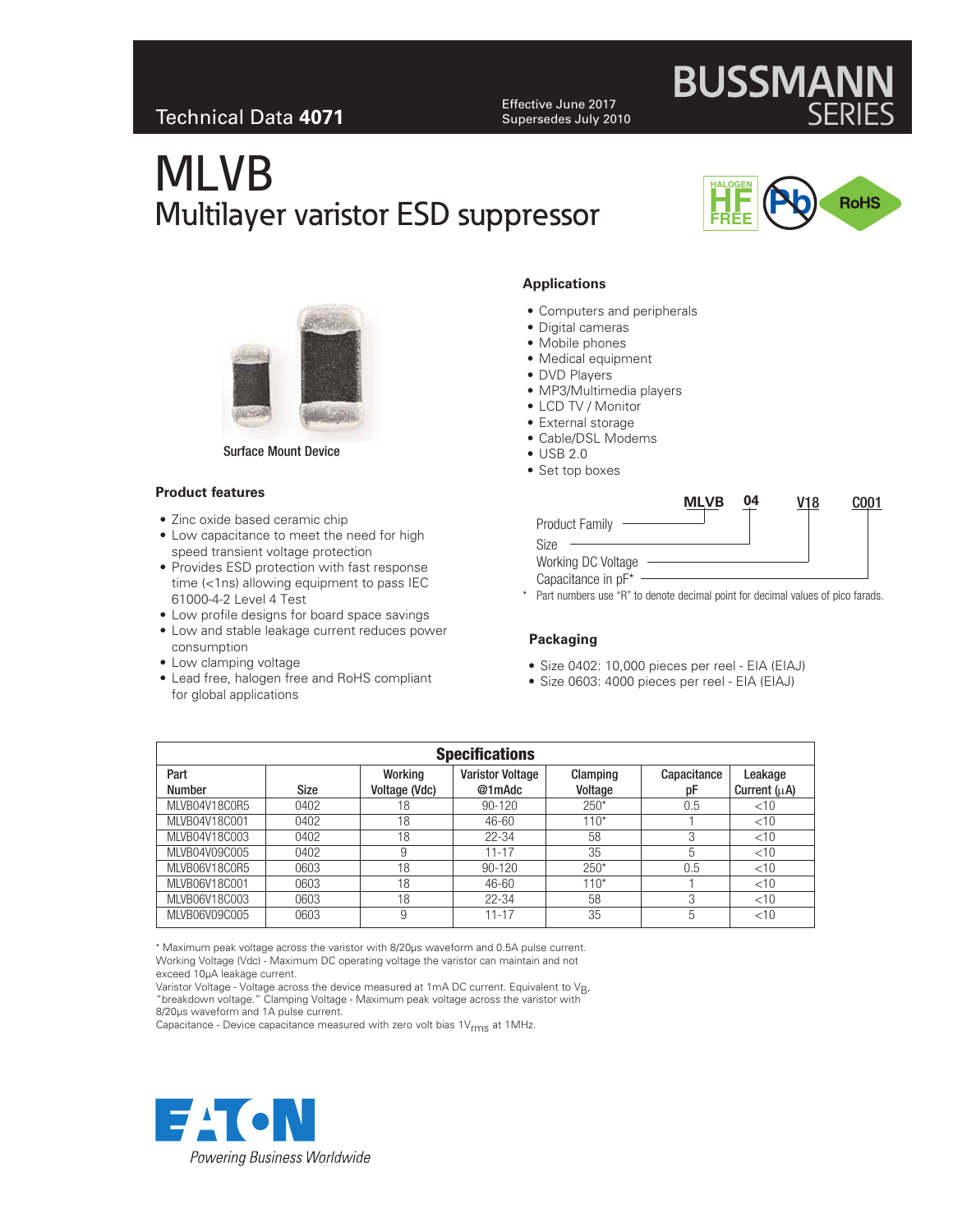#### Dimensions - mm



#### Tape Packaging Specifications - mm



| 0402 Carrier Dimensions |                    |                  |                    |                    |                    |                   |                   |                    |               |
|-------------------------|--------------------|------------------|--------------------|--------------------|--------------------|-------------------|-------------------|--------------------|---------------|
| А                       | В                  | W                | E                  | F                  | P0                 | P1                | P <sub>2</sub>    | D <sub>0</sub>     |               |
| 0.58<br>$\pm 0.03$      | 1.2<br>$\pm 0.03$  | 8.0<br>$\pm 0.1$ | 1.75<br>$\pm 0.05$ | 3.5<br>$\pm 0.05$  | 4.0<br>$\pm 0.1$   | 2.0<br>$\pm 0.05$ | 2.0<br>$\pm 0.05$ | 1.55<br>$\pm 0.05$ | 0.60<br>±0.03 |
| 0603 Carrier Dimensions |                    |                  |                    |                    |                    |                   |                   |                    |               |
| 0.90<br>$\pm 0.20$      | 1.80<br>$\pm 0.20$ | 8.0<br>$+0.30$   | 1.75<br>$+0.10$    | 3.50<br>$\pm 0.05$ | 4.00<br>$\pm 0.10$ |                   | 2.00<br>$+0.05$   | 1.50<br>$+0.10$    |               |

#### Recommended Pad Layout - mm (in)



| Size |                              |                                |  |
|------|------------------------------|--------------------------------|--|
| 0402 | $0.51(0.020)$ $0.61(0.024)$  | $0.51(0.020)$   1.70 $(0.067)$ |  |
| 0603 | $0.50(0.020)$   1.02 (0.040) | $0.76(0.030)$   2.54 (0.100)   |  |

#### Soldering Recommendations

- Compatible with lead and lead-free solder reflow processes
- Peak reflow temperatures and durations:
	- IR Reflow  $= 260^{\circ}$ C max for 30 sec. max.
- Wave Solder  $= 260^{\circ}$ C max. for 10 sec. max.
- Recommended IR Reflow Profile:



Life Support Policy: Eaton does not authorize the use of any of its products for use in life support devices or systems without the express written approval of an officer of the Company. Life support systems are devices which support or sustain life, and whose failure to perform, when properly<br>used in accordance with instructions for use provided in the labeling, can

Eaton reserves the right, without notice, to change design or construction of any products and to discontinue or limit distribution of any products. Eaton also reserves the right to change or update, without notice, any technical information contained in this bulletin.

#### **Eaton Electronics Division** 1000 Eaton Boulevard Cleveland, OH 44122 United States www.eaton.com/electronics

© 2017 Eaton All Rights Reserved Printed in USA Publication No. 4071 BU-SB10744 June 2017

Powerina Business Worldwide



All other trademarks are property of their respective owners.